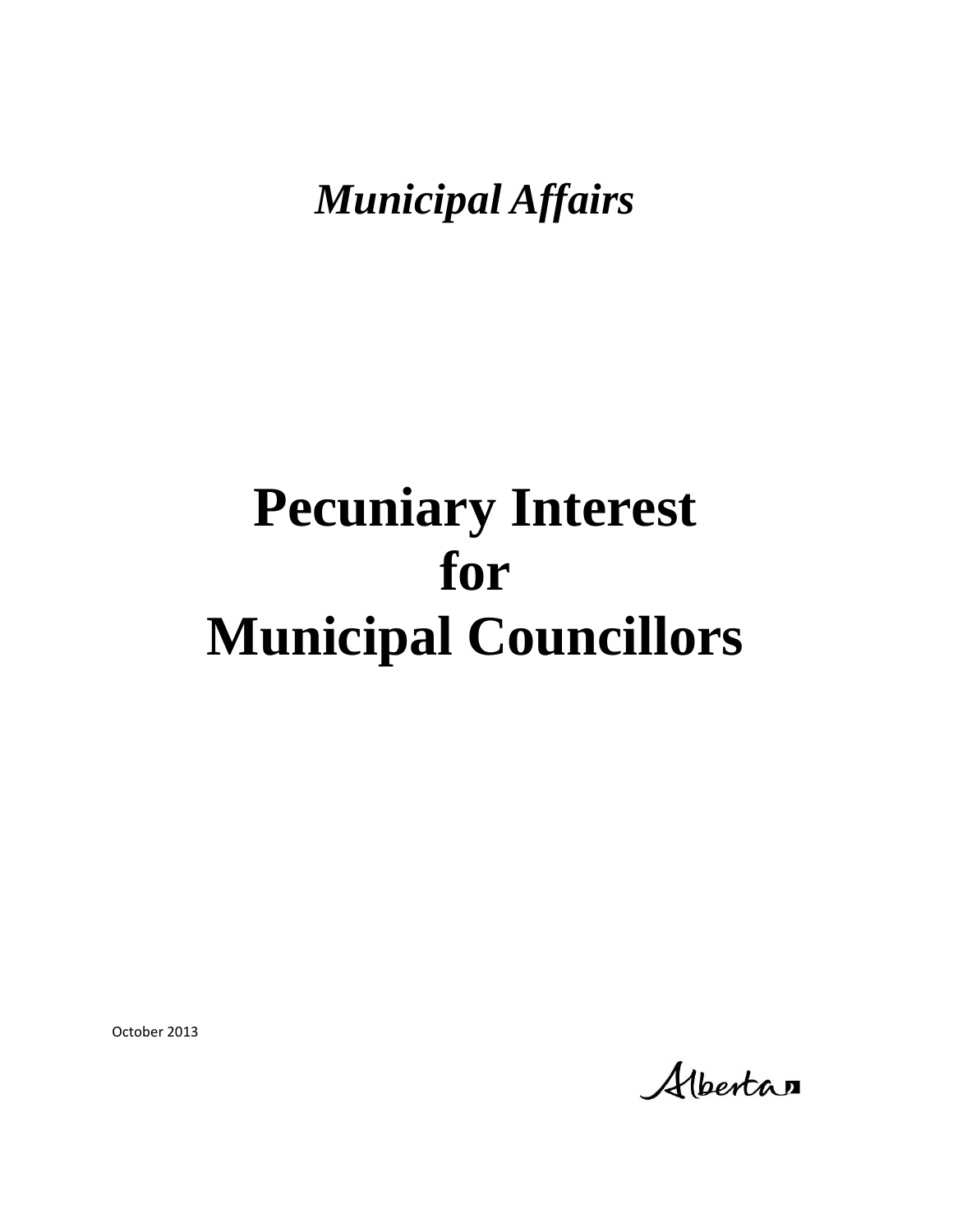Alberta Municipal Affairs (2013) *Pecuniary Interest for Municipal Councillors* Edmonton: Alberta Municipal Affairs

For more information contact:

Capacity Building Unit Local Government Services Alberta Municipal Affairs 17<sup>th</sup> Floor, Commerce Place 10155 102 Street Edmonton, Alberta T5J 4L4 CANADA

Telephone: 1.780.427.2225

Toll Free: 310.0000 (in Alberta only)

Fax: 1.780.420.1016

Website: [www.municipalaffairs.alberta.ca](http://www.municipalaffairs.alberta.ca/)

ISBN Print 978-0-7785-6016-6 ISBN Electronic 978-0-7785-6017-3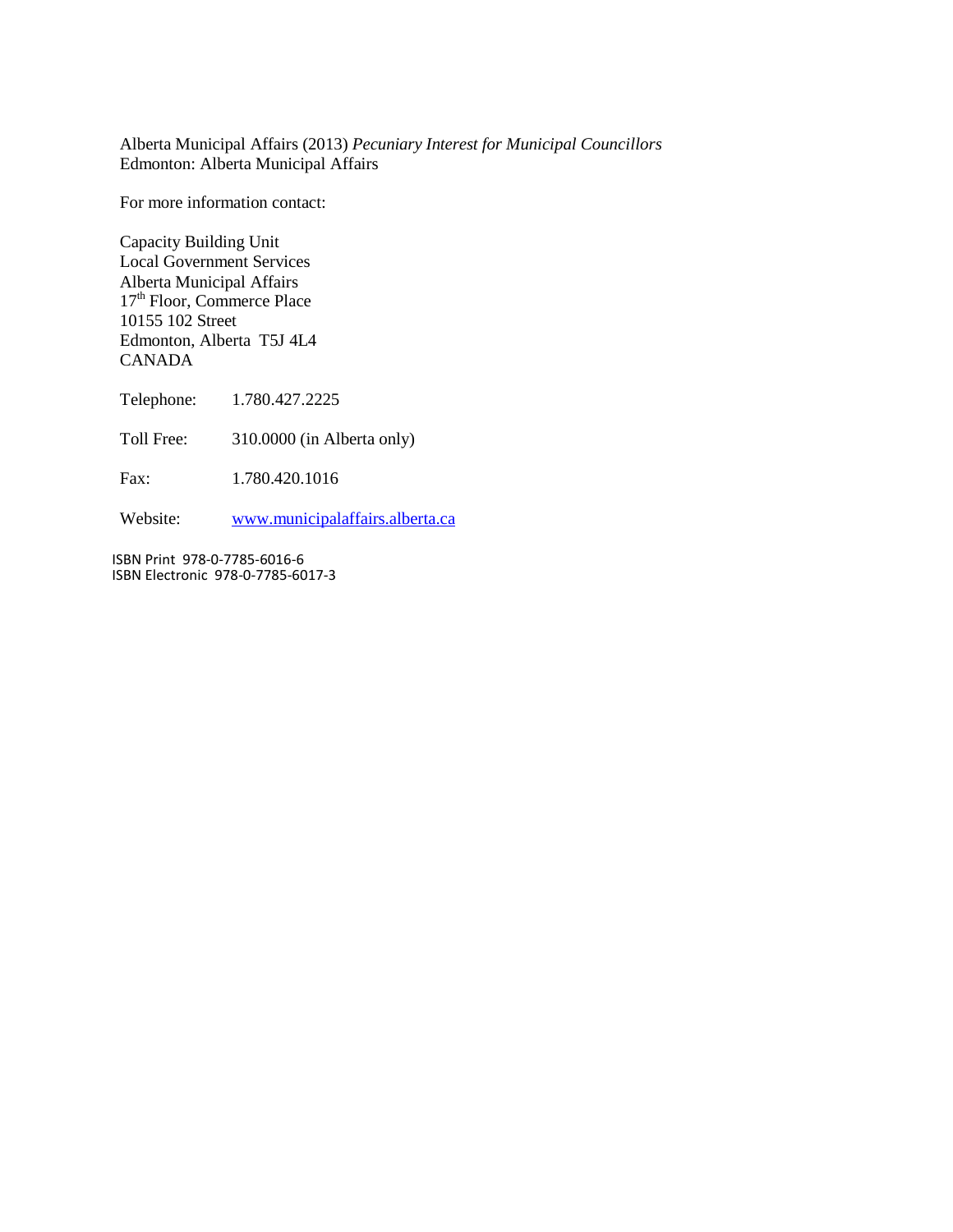Alberta's municipal councillors have a strong record of public service to their communities. As a public servant, you are responsible for upholding the public interest ahead of any private interests you may have.

The *Municipal Government Act (MGA)* describes pecuniary interest and sets out the procedures you must follow if a matter in which you have a pecuniary interest comes up at a council meeting or a committee of council meeting. These rules are designed to protect the public interest while ensuring that your ability to work is not adversely affected by your election to council.

In order that the public interest is served and seen to be served, it is important that you be open and honest about dealing with the municipality. Be fair to yourself, your electors, and your municipality by keeping your private interests in harmony with the public interest.

#### **This document is only a guide to the legislation. It is recommended that you consult your solicitor for advice on specific situations.**

## **Pecuniary Interest**

#### **Definition**

Section 170 of the *MGA* describes pecuniary interest as something which could monetarily affect you, your spouse, or adult interdependent partner, or children, your parents or the parents of your spouse (in other words, your immediate family), or a business which employs you or in which you have an interest.

Specifically, pecuniary interest means an interest in a matter which could monetarily affect:

- you
- a corporation, other than a distributing corporation, in which you are a shareholder, director or officer
- a distributing corporation in which you
	- beneficially own voting shares carrying at least 10% of the voting rights attached to the voting shares of the corporation or of which you are a director or officer
- a partnership or firm of which you are a member.

This section also says that *"a councillor has a pecuniary interest in a matter if (a) the matter could monetarily affect the councillor or an employer of the councillor, or (b) the councillor knows or should know that the matter could monetarily affect the councillor's family."* You must decide when you have a pecuniary interest. Council cannot make the decision for you.

Section 172 of the *MGA* sets out the procedure you must follow if a matter in which you have a pecuniary interest comes before any meeting in which you are taking part in your capacity as a member of council. Failure to follow these procedures could lead to your disqualification from council.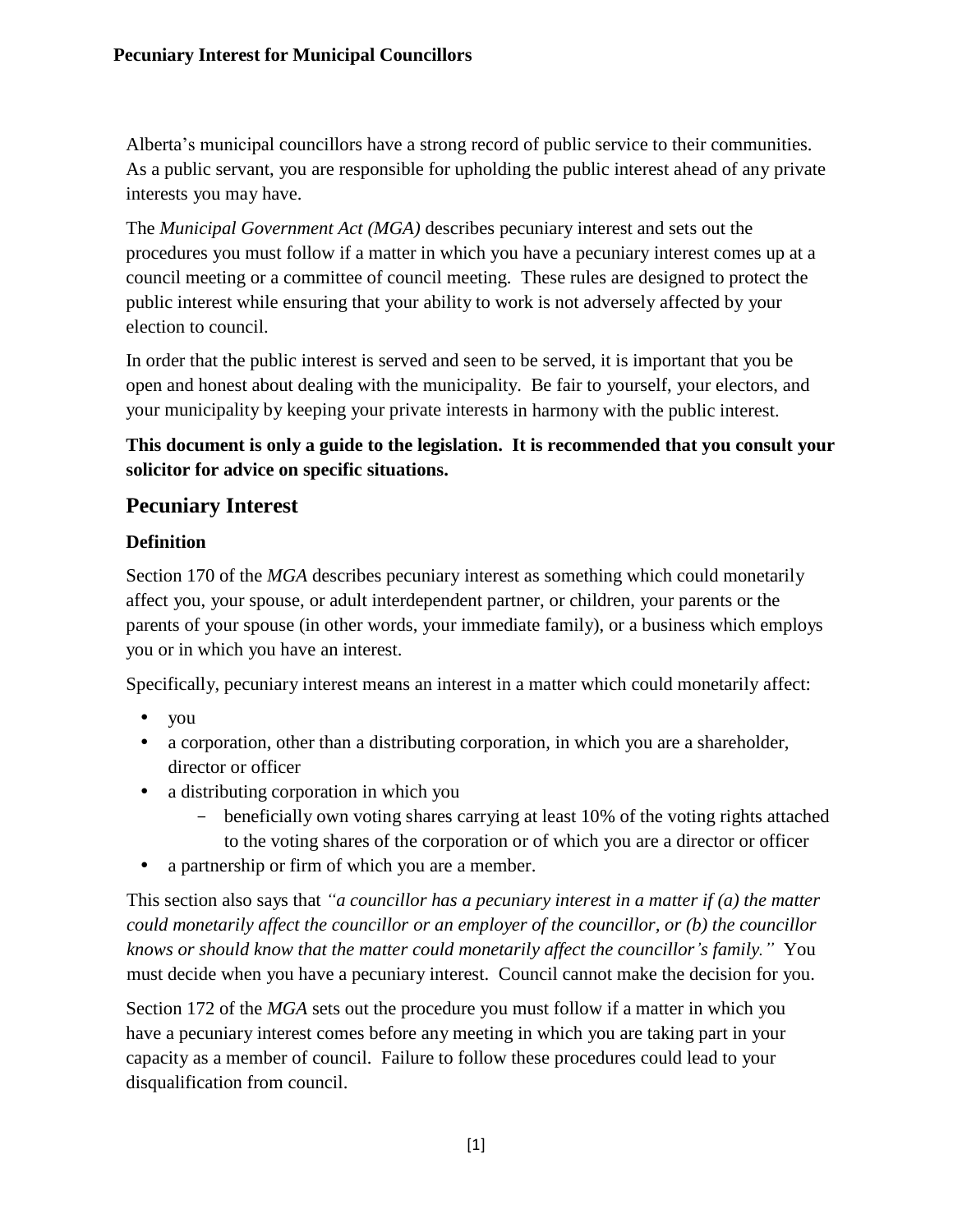## **Exceptions**

Several exceptions are listed in section 170(3) of the *MGA* so that an overly-restrictive interpretation of the provisions will not disrupt the affairs of the municipality or your function as a councillor.

A councillor does not have a pecuniary interest only because:

- the councillor, an employer of the councillor or a member of the councillor's family may have as an elector, taxpayer or utility customer of the municipality,
- the councillor or a member of the councillor's family may have by reason of being appointed by the council as a director of a company incorporated for the purpose of carrying on business for and on behalf of the municipality or by reason of being appointed as the representative of the council on another body,
- the councillor or member of the councillor's family may have with respect to any allowance, honorarium, remuneration or benefit to which the councillor or member of the councillor's family may be entitled by being appointed by the council to a position described above,
- the councillor may have with respect to any allowance, honorarium, remuneration or benefit to which the councillor may be entitled by being a councillor,
- the councillor or a member of the councillor's family may have by being employed by the Government of Canada, the Government of Alberta or a federal or provincial Crown corporation or agency, except with respect to a matter directly affecting the department, corporation or agency of which the councillor or family member is an employee,
- a member of the councillor's family may have by having an employer, other than the municipality, that is monetarily affected by a decision of the municipality,
- the councillor or a member of the councillor's family may have by being a member or director of a non-profit organization as defined in section 241(f) or a service club,
- the councillor or member of the councillor's family may have
	- by being appointed as the volunteer chief or other volunteer officer of a fire or ambulance service or emergency measures organization or other volunteer organization or service, or
	- by reason of remuneration received as a volunteer member of any of those voluntary organizations or services,
- the councillor, an employer of the councillor or a member of the councillor's family that is held in common with the majority of electors of the municipality or, if the matter affects only part of the municipality, with the majority of electors in that part,
- the interest is so remote or insignificant that it cannot reasonably be regarded as likely to influence the councillor, or
- they discuss or vote on a bylaw that applies to businesses or business activities when the councillor, an employer of the councillor or a member of the councillor's family has an interest in a business, unless the only business affected by the bylaw is the business of the councillor, employer of the councillor or the councillor's family."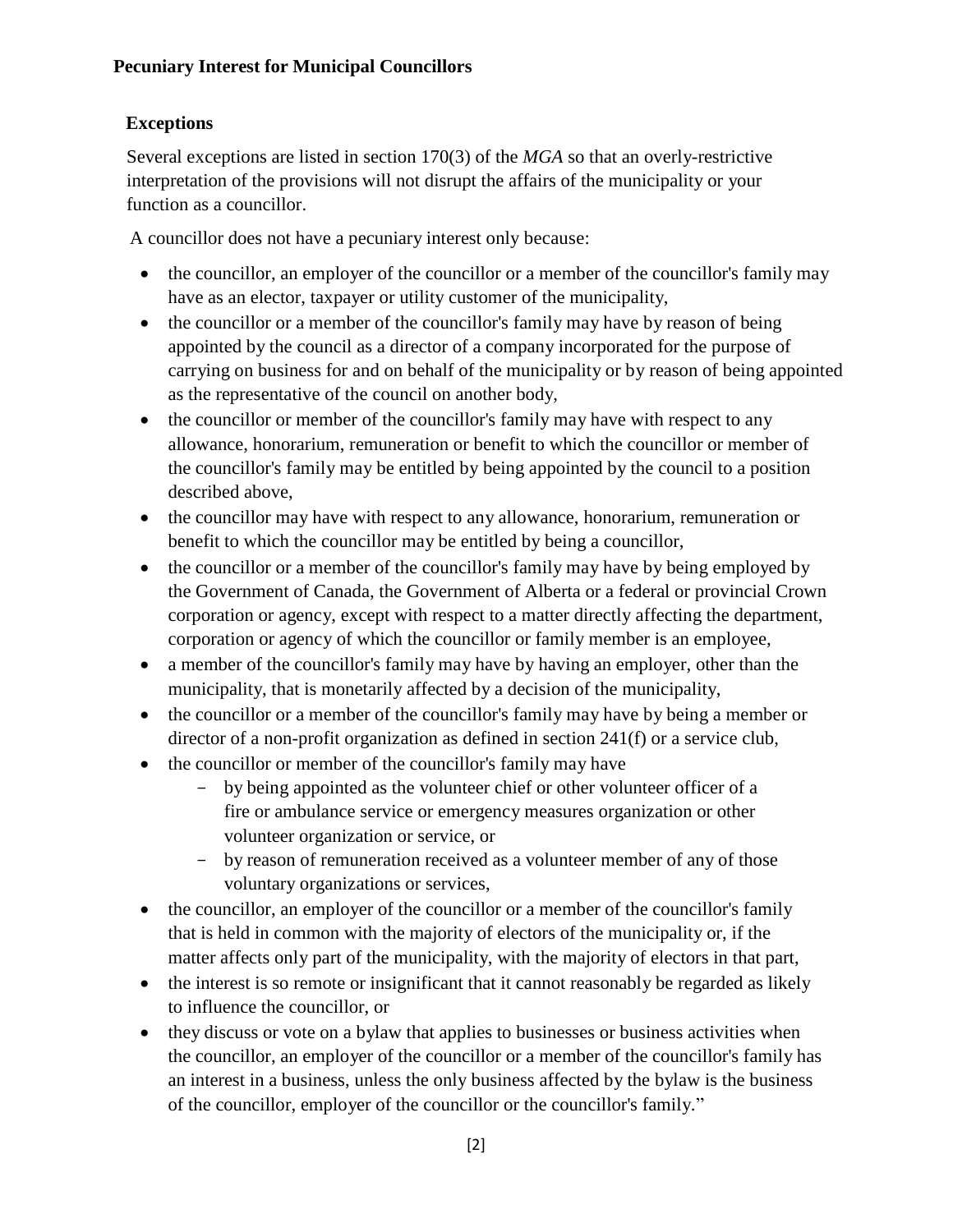## **What to Do**

Section 172 of the *MGA* says that you may not take part in the discussion and decisionmaking on any matter in which you have a pecuniary interest. The legislation attempts to ensure that you are not discriminated either for or against by virtue of your membership on council.

If you have a pecuniary interest:

- you are to disclose that you have an interest and its general nature
- you are to abstain from any discussion of the matter and from voting
- you are to leave the room until the matter has been dealt with, and you should make sure that your abstention is recorded in the minutes.

For example, you might say *"Mr. Mayor, I am abstaining on this matter because I am a shareholder in the company. I am leaving the room and I ask that my abstention be recorded."*

If the matter is one in which you, as an elector or property owner, have a right to be heard by council (for example, a land use bylaw amendment, lane or street closure, etc.), you are to disclose your interest and abstain, but you may remain in the room to be heard by council in the same manner as any person who is not a member of council. In this case, you should follow the procedure required of any other person to be placed on the list of delegations to be heard by council. When the matter comes up for hearing, you might say *"Madam Mayor, I am abstaining from this matter because I own the property affected. I ask that my abstention be recorded."*

You should then leave the council table and go to the area where the public sits. The mayor should call you to make your presentation in the same manner as any other person. You should state your case, answer any questions that may be asked of you and then be seated in the public area for the remainder of the public hearing.

When council debates the matter it would be advisable to leave the room during the decisionmaking process.

## **Temporary Absence**

On occasion, you may be temporarily absent from a meeting when a matter in which you have an interest comes up for discussion. If so, upon returning to the meeting, or as soon as you discover that the matter was discussed, you are to disclose the general nature of your interest. The *MGA* requires the secretary to note your disclosure in the minutes.

The purpose of this provision is to ensure that a member of council does not avoid disclosing an interest by simply leaving the meeting before the matter is discussed and returning after the discussion is complete. If some matter is discussed by council while you are temporarily absent from a meeting, upon your return and as soon as you become aware of the matter, you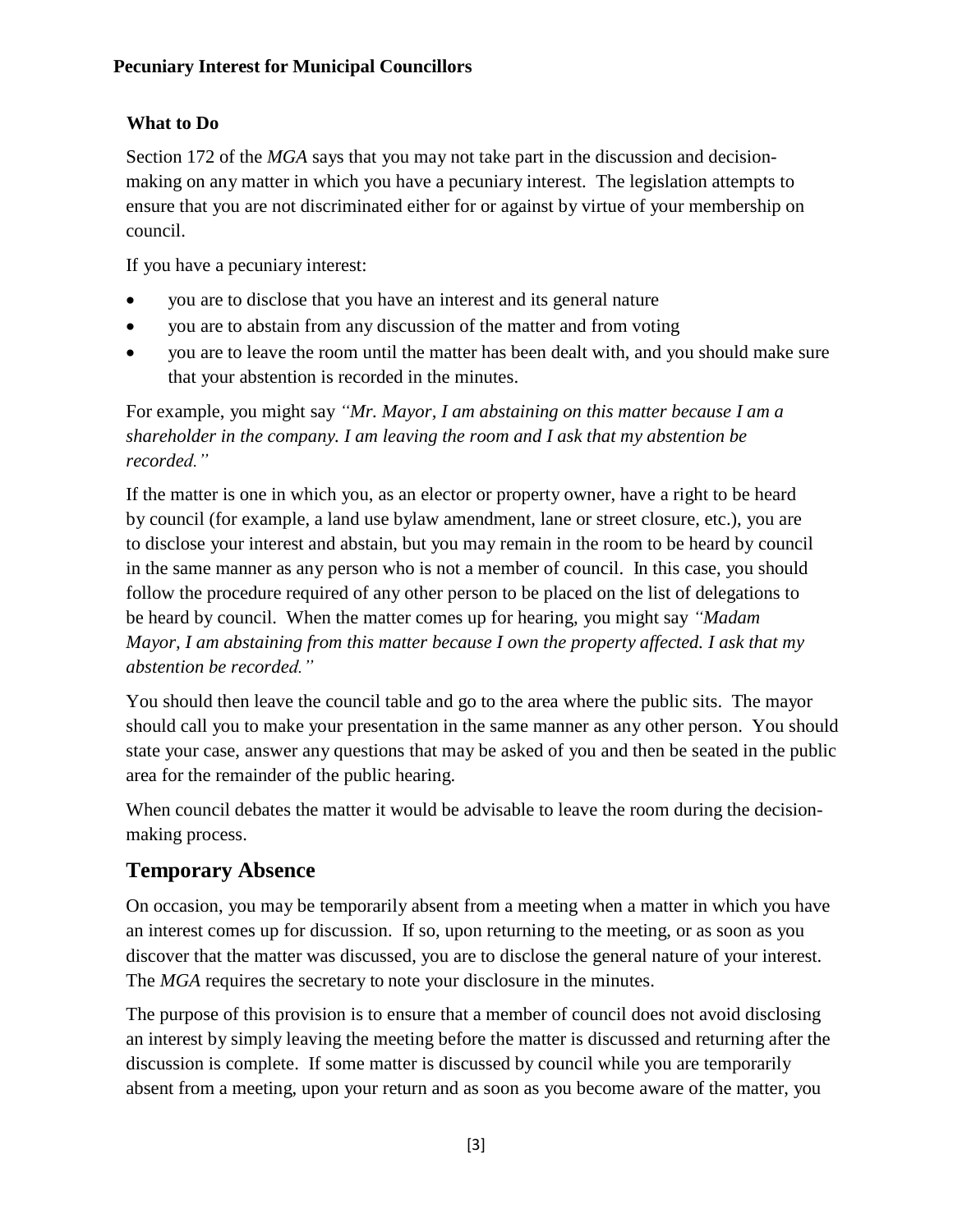should get the attention of the chair and say something like *"Mr. Mayor, during my absence a matter was discussed in which I have an interest. I am disclosing that my husband is an employee of the company and I ask that my disclosure be recorded in the minutes."*

## **All Meetings**

The disclosure and abstention rules apply to every meeting of council and any of its committees. They also apply to you at a meeting of any board, committee or agency to which you are appointed as a representative of council (section 172(6) of the *MGA*). In other words, any time that you are acting as a councillor, the disclosure and abstention rules apply to you.

It is important to remember to ask the secretary at any of these meetings to record your abstention and to check that it is actually included in the minutes.

## **Doing Business**

Although there is no prohibition on doing business with the municipality when you are a member of council, every contract or agreement with the municipality in which you have an interest must be approved by council (section 173 of the *MGA*). So, if your council has delegated purchasing authority to administration, it is important that those officials know of any business interests that you have and that you make sure council approves of any contract with your business. You cannot raise the matter in council, but, if you submit a bid or offer, you can note the matter must receive council approval. If it doesn't, you will be disqualified and the contract has no force or effect.

The following are the only exceptions:

- if the contract or agreement is for the performance of work or the provision of a service in the case of an emergency, or
- if the contract or agreement is for the sale of goods or services to the municipality or to persons contracting with the municipality at competitive prices by a dealer in those goods or services, that is incidental to, or in the ordinary course of business
- the agreement was entered into before your term of councillor started

## **Statement of Disclosure of Interests**

If you have extensive business interests, it may be difficult for you to know when these businesses are dealing with your municipality. It may be even more difficult for purchasing agents to identify a contract which requires the approval of council because a member of council has an interest.

In such cases, it may help everyone involved – yourself included - if a listing of interests is available in the office. Council may, by bylaw, require its members to file a statement with a designated officer showing the names of their immediate families and any business in which they have an interest (section 171 of the *MGA*). The designated officer then compiles